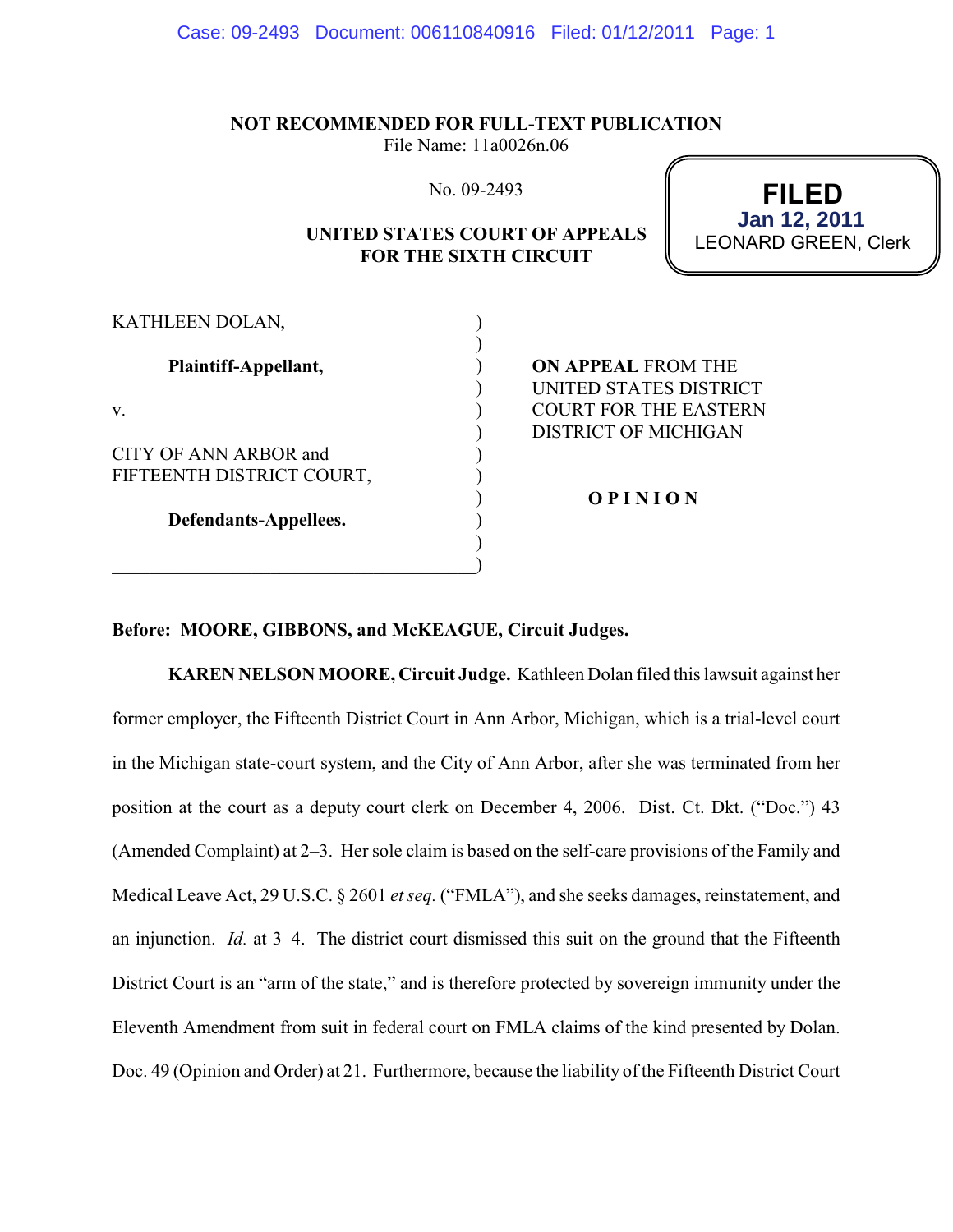## *No. 09-2493 Dolan v. Fifteenth District Court et al.*

was a necessary precondition to the liability of the city, the district court's holding of sovereign immunity with respect to the Fifteenth District Court required dismissal of the claim against the city, as well. *Id.* at 4, 21.

Dolan appealed this decision on November 23, 2009, but, subsequent to the filing of the briefs in this appeal, another panel of this court issued a published opinion directly relevant to this case. In *Pucci v. Nineteenth District Court*, F.3d , No. 08-2017, 2010 WL 5110209 (6th Cir. Dec. 16, 2010), this court considered whether another trial-level court in Michigan, the Nineteenth District Court, was protected by sovereign immunity under the Eleventh Amendment against claims brought under 42 U.S.C. § 1983. This court evaluated the relevant precedents and applied the factors used to determine whether an entity is protected by sovereign immunity that are set out in *Ernst v. Rising*, 427 F.3d 351, 358 (6th Cir. 2005) (en banc). *Pucci*, 2010 WL 5110209, at \*5–\*9. We ultimately held in *Pucci* that "[t]he Nineteenth District Court (as with Michigan trial-level district courts generally) is entitled to the immunity protections of the Eleventh Amendment, and all federal claims against it must be dismissed." *Id.* at \*9. *See also id.* at \*6 (stating that the *Ernst* factors "compel[] a finding that Michigan's district courts . . . are arms of the state for sovereign-immunity purposes").

In light of this opinion, we requested a supplemental brief from Dolan addressing the impact of *Pucci* on this case. In her supplemental brief, Dolan "recognizes that the holding in *Pucci*, as applied to this case would result in a finding of sovereign immunity for the Fifteenth (15th) District Court and affirmance of the District Court's grant of Summary Judgment." Dolan Supp. Br. at 2.